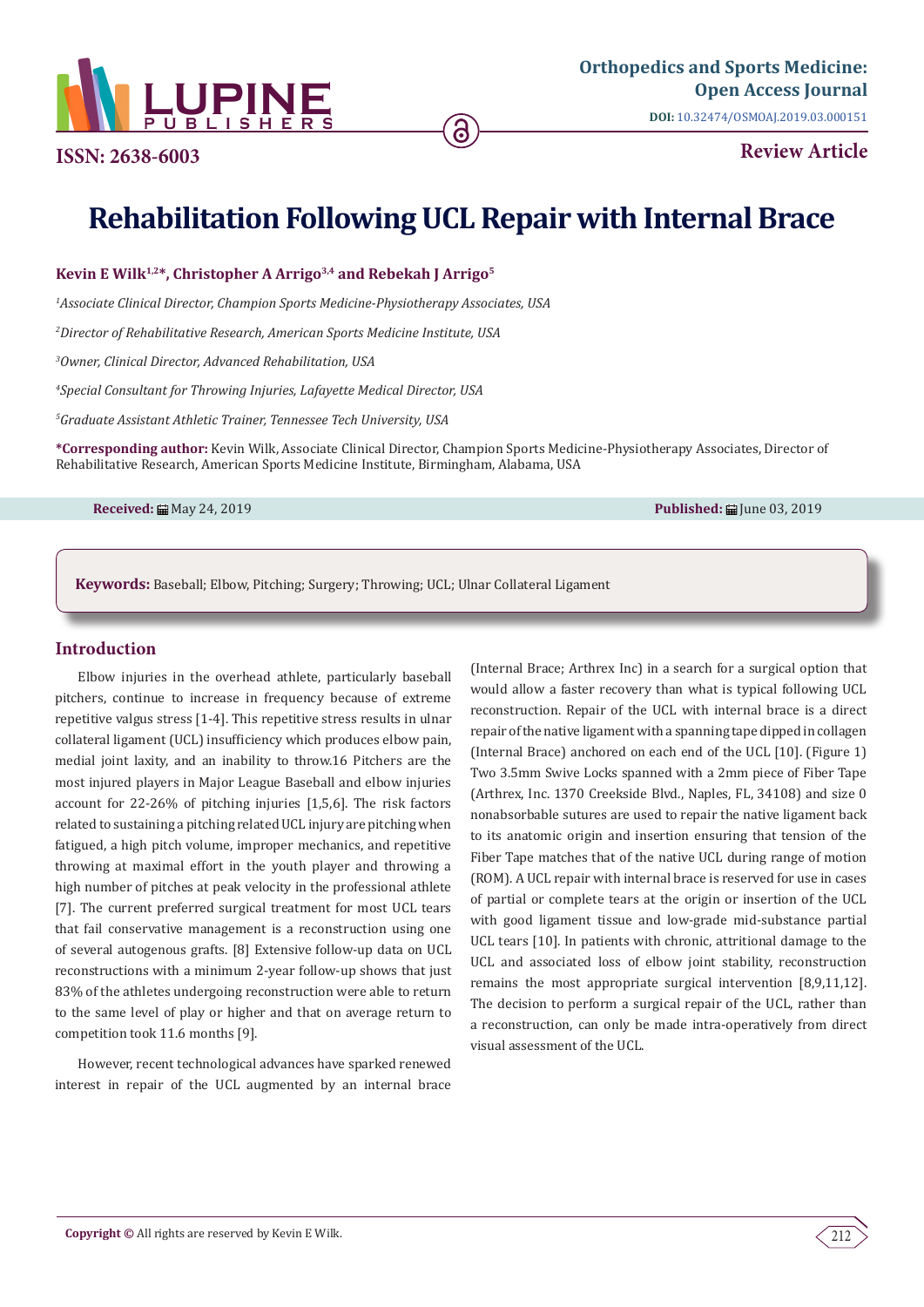

**Figure 1:** The UCL repair with the internal brace inserted within the ligament.

# **Rehabilitation Guidelines**

Rehabilitation after UCL repair with internal brace surgery is accomplished via a sequential and progressive 5 phased approach, designed to return the athlete to their previous level or higher as quickly and safely as possible [13-15] (Table 1). Initially rehabilitation interventions are designed to minimize the effects of immobilization, facilitate early healing of the UCL, re-establishing pain-free ROM, reduce pain and inflammation, and retard muscular atrophy. Early limited passive elbow/forearm ROM exercises and grade I/II joint mobilizations are incorporated in conjunction to neuromodulate pain, promote articular cartilage nutrition and aide

in the synthesis, alignment, and organization of collagen tissue [16-19], [20-25]. Local modalites, including Cryotherapy, electrical stimulation and Class IV deep tissue laser are used to control pain, inflammation, speed healing of the incision and increase nitrous oxide in the healing tissue [26]. Pain free, submaximal isometrics are used to initiate muscle activation and retard atrophy for all planes of elbow, forearm, wrist and shoulder movements. Shoulder external rotation (ER) and internal rotation (IR) isometrics are performed with caution and must be completely pain free. Rhythmic stabilization and neuromuscular control drills for shoulder, elbow and wrist along with seated scapular and postural exercises are also introduced early in the rehabilitation process.

**Table 1:** Postoperative Rehabilitation After Ulnar Collateral Ligament Repair with Internal Brace.

| Goals: Protect healing tissue; reduce pain and inflammation; retard muscle atrophy; full wrist (range of motion) ROM |
|----------------------------------------------------------------------------------------------------------------------|
| Day of Surgery                                                                                                       |
| Elbow ROM brace locked at 90° for 7 days                                                                             |
| Passive ROM (PROM) wrist and hand                                                                                    |
| Post-op Day 1 and 2: Add (all performed in locked elbow brace)                                                       |
| Shoulder PROM: flexion, ER, and IR to tolerance                                                                      |
| Pendulum exercises                                                                                                   |
| Wrist flexor/extensor stretching                                                                                     |
| Putty/gripping exercises                                                                                             |
| Post-op Day 3 through 7 (all exercises performed in locked elbow brace)                                              |
| 1. Continue previous exercises, advancing PROM as tolerated                                                          |
| 2. Add the following exercises                                                                                       |
| a. Shoulder isometrics: ER, IR, abduction, flexion, and extension                                                    |
| b. Scapular strengthening (seated neuromuscular control drills with manual resistance)                               |
| II Controlled Mobility (Weeks 2-5)                                                                                   |
| Goals: Gradually restore elbow joint ROM; improve muscular strength and endurance; normalize joint arthrokinematics  |
| Beginning Week 2 (Day 8)                                                                                             |
| Progress Elbow ROM brace to 30-110°                                                                                  |
| Begin elbow PROM and AAROM 30-110°                                                                                   |

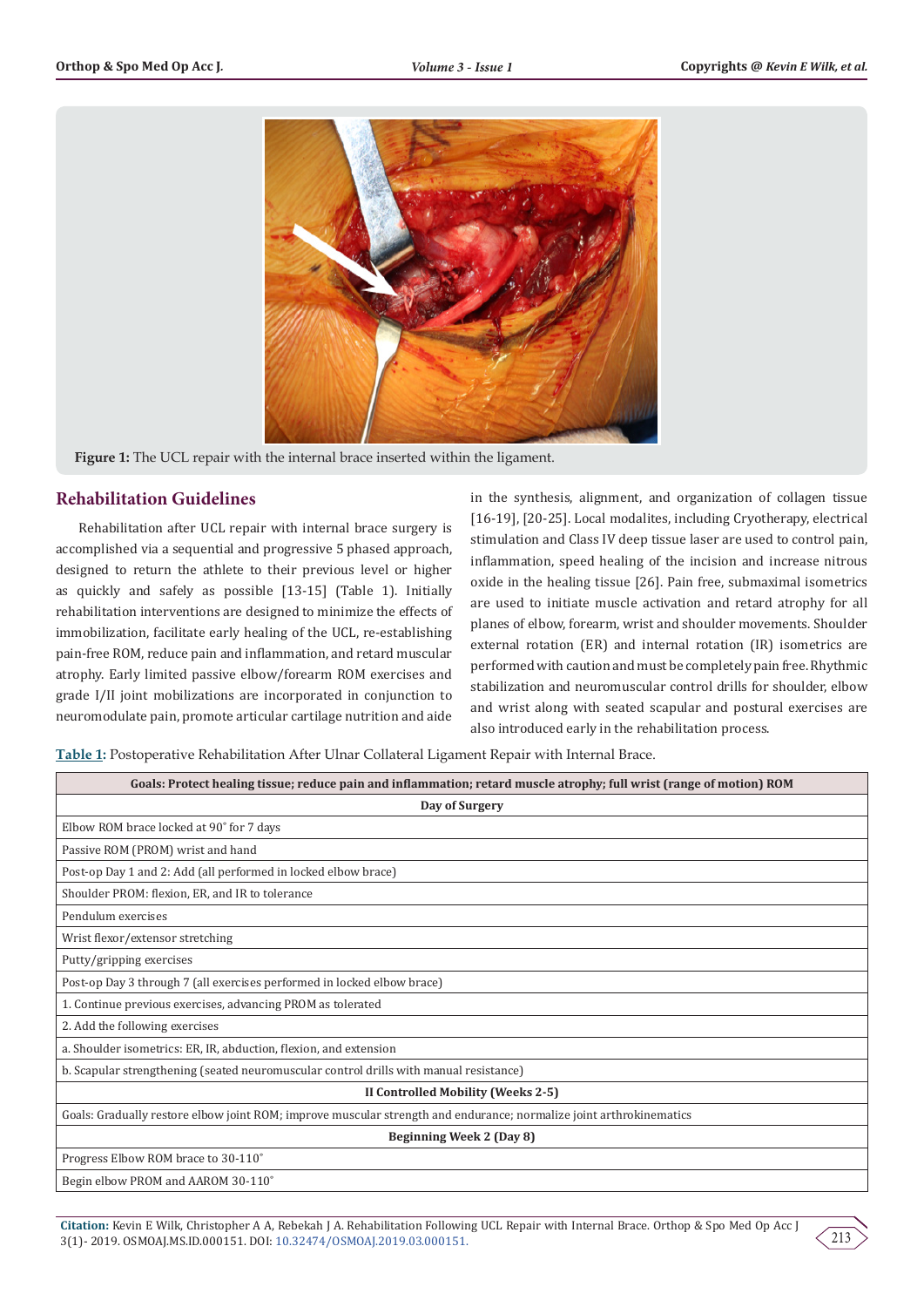| Initiate AROM elbow                                                                                     |
|---------------------------------------------------------------------------------------------------------|
| Initiate AROM shoulder joint                                                                            |
| Scapular strengthening exercises                                                                        |
| Progress to light isotonic strengthening at day 10                                                      |
| <b>Beginning Week 3:</b>                                                                                |
| Progress Elbow ROM to 10-125°                                                                           |
| Initiate Thrower's Ten Exercise Program                                                                 |
| <b>III Intermediate Phase (Week 6-8)</b>                                                                |
| Goals: Restore full elbow ROM; progress upper extremity strength, continue with functional progression  |
| <b>Beginning Week 4:</b>                                                                                |
| Progress elbow ROM to 0-145°                                                                            |
| Progress to Advanced Thrower's Ten Program                                                              |
| Progress elbow and wrist strengthening exercises                                                        |
| Wrist flexion and elbow flexion movements against manual resistance                                     |
| Beginning Week 6:                                                                                       |
| Initiate 2 hand plyometrics                                                                             |
| Discontinue brace at week 6                                                                             |
| Prone planks                                                                                            |
| Beginning Week 8:                                                                                       |
| Progress to 1 hand plyometrics                                                                          |
| Continue with Advanced Thrower's Ten program                                                            |
| Side planks with ER strengthening                                                                       |
| <b>IV Advanced Phase (Weeks 9-14)</b>                                                                   |
| Criteria to progress to Advanced Phase:                                                                 |
| 1. Full nonpainful ROM                                                                                  |
| 2. No pain or tenderness                                                                                |
| 3. Isokinetic test that fulfills criteria to throw                                                      |
| 4. Satisfactory clinical exam                                                                           |
| 5. Completion of rehab phases without difficulty                                                        |
| Goals: Advanced strengthening exercises; initiate interval throwing program; gradual return to throwing |
| <b>Beginning Week 9:</b>                                                                                |
| Continue all strengthening exercises                                                                    |
| Advanced Thrower's Ten program                                                                          |
| Plyometrics program (1 and 2 hand program)                                                              |
| <b>Beginning Week 10:</b>                                                                               |
| Seated chest press machine                                                                              |
| Initiate interval hitting program at (week 10) Seated rowing                                            |
| Biceps/Triceps strengthening                                                                            |
| <b>Beginning Week 11-16:</b>                                                                            |
| Initiate Interval Throwing Program Phase 1- Long Toss (week 12)                                         |
| Continue all exercises as in week 9-10                                                                  |
| Beginning week 16-20:                                                                                   |
| Initiate Interval Throwing Phase 2 (Off the mound) when Phase 1 is complete and athlete is ready        |
| Continue Advanced Thrower's Ten program                                                                 |
| Continue Plyometrics                                                                                    |
| Continue ROM and Stretching Programs                                                                    |
| V Return to Play Phase (weeks 14+):                                                                     |
| Goals: Gradual return to competitive throwing; continue all exercises and stretches                     |

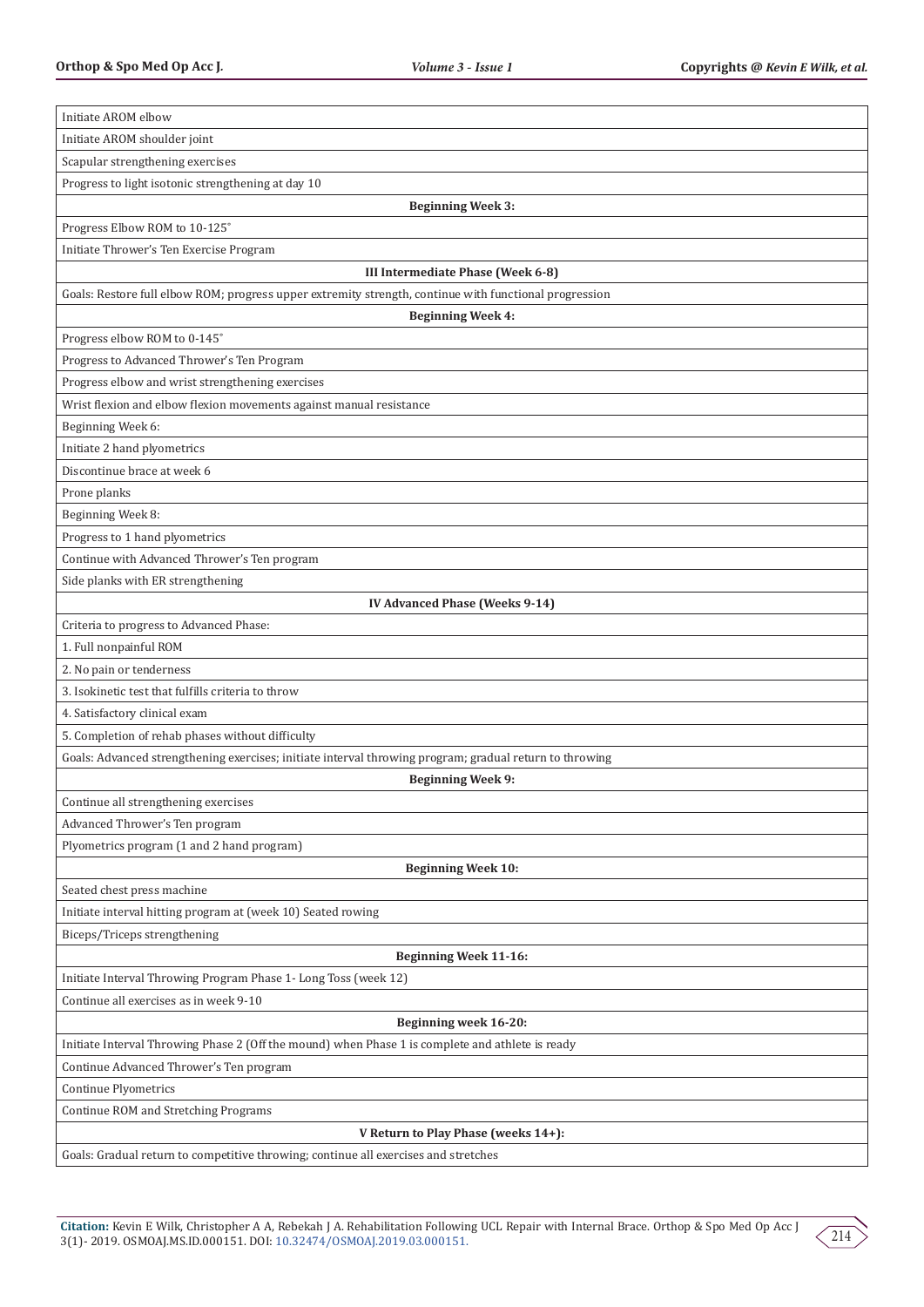| Week $20+$ :                                                                                                                                                        |
|---------------------------------------------------------------------------------------------------------------------------------------------------------------------|
| Initiate gradual return to competitive throwing                                                                                                                     |
| Perform dynamic warm-ups and stretches                                                                                                                              |
| Continue thrower's ten program                                                                                                                                      |
| Return to competition when athlete is ready (physician decision)                                                                                                    |
| Note: ** Each athlete may progress through ITP at different rates/pace Should complete 0-90 ft within 3 weeks of starting ITP and complete 120 ft within<br>8 weeks |

The controlled mobility phase runs for a total of 3 weeks starting at the second week after surgery and focuses on a stepped restoration in elbow ROM (outlined in Table 1), improved muscular strength/endurance, and normalizing joint arthrokinematics. Active-assisted, active, and passive ROM exercises, as well as more aggressive joint mobilizations, are all incorporated for the elbow, forearm and wrist with the primary goal to achieve full elbow extension and minimize the risk of developing an elbow flexion contracture [26-29]. Elbow flexion contractures are the most common postoperative complication following elbow surgery and must be diligently avoided. At any sign of flexion contracture, we find using a low load–long duration (LLLD) stretch in conjunction with joint mobilization and stretching to be extremely beneficial for regaining full elbow extension. A light resistance exercise band (Theraband CLX Performance Health, 1245 Home Ave, Akron, OH 44310) is applied to the wrist and used to place a LLLD stretch on the anterior elbow structures for 12-15 minutes, for a total of 60 minutes a day. (Figure 2) Strengthening exercises at this point are performed beginning with concentric and progressing to eccentric muscle contractions with the focus placed on a comprehensive strengthening program for the throwing athlete, such as the Thrower's Ten Program [30,31].



**Figure 2:** Low load-long duration stretching to improve elbow extension. A low intensity stretch is applied for 10-12 minutes. Note that the elbow is pronated and the shoulder is internally rotated to lock the humerus and prevent compensation.

The intermediate phase is from postoperative week 6 to 8 and emphasizes the maintenance of joint mobility, improving muscular strength, endurance, neuromuscular control of the elbow complex, and continuing with a functional progression of activity. Stretching, flexibility and mobilizations are used to maintain full motion with a particular focus on elbow extension and forearm pronation flexibility. At 4 weeks the athlete is progressed to the advanced thrower's 10 program to place greater demands on the posterior shoulder and scapular muscles [32]. Neuromuscular control manual resistance exercises are incorporated for both the shoulder and elbow, proprioceptive neuromuscular facilitation, rhythmic stabilizations, and slow reversal hold techniques. 2-handed plyometrics are introduced 6 weeks following surgery progressing to 1-hand exercises 2 weeks later. The fourth phase of UCL repair rehabilitation is the advanced phase which runs from weeks 9 to 14 and is specifically designed to increase strength, power, endurance, and neuromuscular control to prepare for a return to sports using strengthening activities that emphasize high speed, eccentric contractions, and plyometrics. Elbow flexion exercises here emphasize high speed eccentric control training elbow deceleration. Weight machine exercises are begun 10 weeks after surgery and include, seated chest press, seated rowing, and front latissimus dorsi pull-downs. A hitting program is permitted at week 10 and an interval throwing program 11 weeks after surgery if the athlete meets the objective criteria for throwing. Reinold et al. [33] provides the best description of sports specific interval programs. Pitchers generally are able to advance to throwing off of a mound 8 weeks after they begin a throwing program.

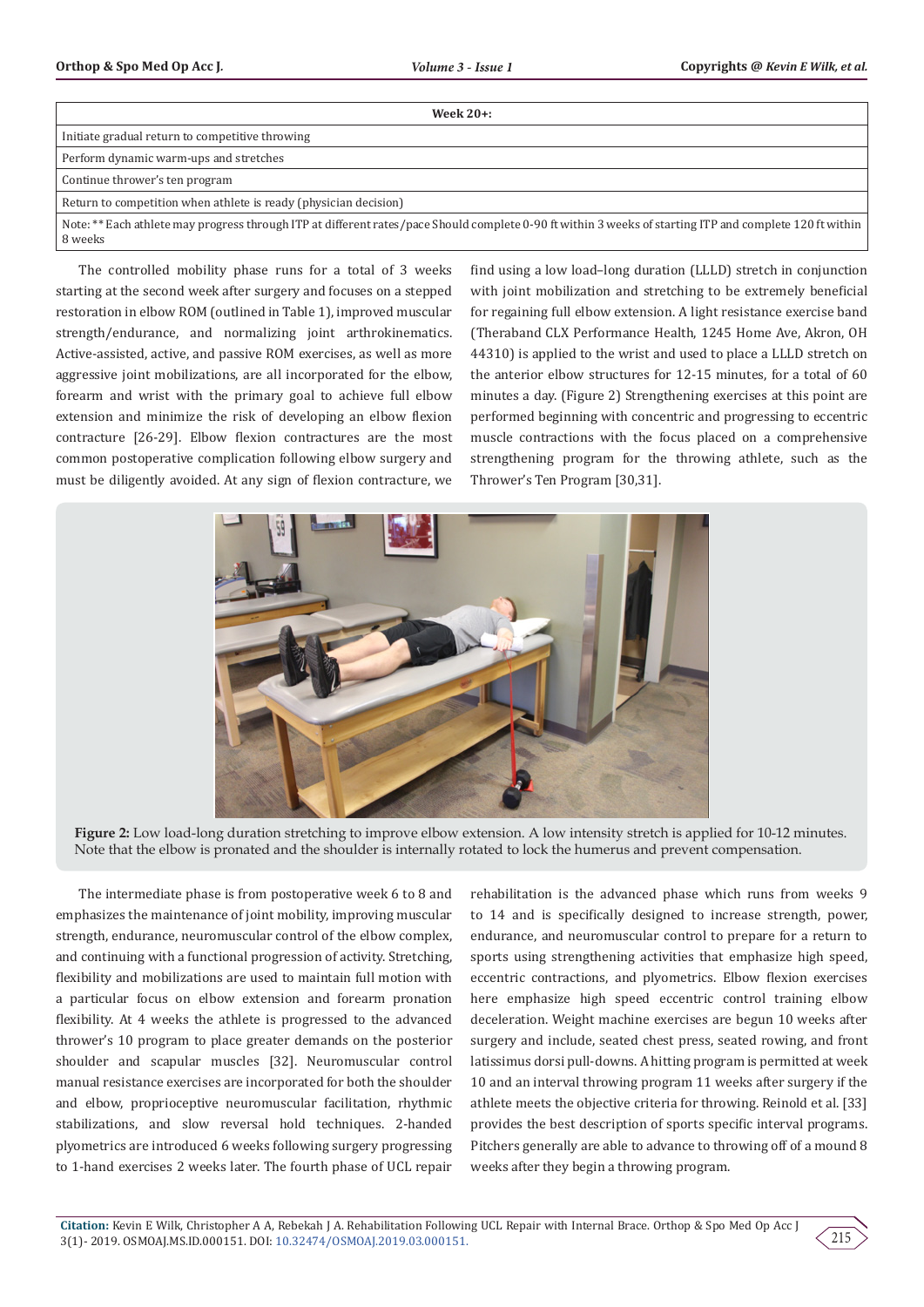The return to activity phase is the last part of the process and emphasizes a proper dynamic warm-up, continued exercise loads and managing the progression back to unrestricted activity and competitive throwing [34,35]. The general time frame to return to play following a UCL repair with internal brace is approximately 5 months. Functional testing can aide the return to play decision process. We use the prone ball drop test, developed by the senior author (KEW) which utilizes a 1kg (2 pound) plyoball with the patient prone, shoulder abducted to 90˚, and elbow extended. The patient is instructed to perform as many ball drops and catches as possible in a 30 second timeframe, comparing successful cathese bilaterally seeking a goal of 110% for the throwing side (Figure 3). At our center, 350 UCL repairs with internal brace have been performed. Of these, 1-year follow-up data is available for 79 throwers, showing 98% of the 1-year follow ups returned to their pre-injury level of activity.



**Figure 3:** Ball Drop Test: Patient is in prone position on table with 2 LB plyoball in hand performs ball drops & catches for 30 second with the shoulder abducted to 90˚ and elbow extended.

#### **Summary**

The UCL is a frequently injured in overhead athletes and these injuries continue to climb in number in youth athletes. Surgical repair of the UCL with internal brace is a viable option in athletes who meet specific findings at the time of surgery. The rehabilitation of this unique surgical procedure has been presented based on our experience treating in excess of 350 athletes over the past 3 years. The average time required for an athlete to return to participation in our cohort is 7 months which is approximately 5 months less than average return to play times after UCL reconstruction surgery. Long-term results of this surgery and rehabilitation program are still needed but our initial experience is extremely promising.

#### **References**

- 1. [Conte SA, Fleisig GS, Dines JS, Wilk KE, Aune KT, et al. \(2015\) Prevalence](https://www.ncbi.nlm.nih.gov/pubmed/25925603)  [of Ulnar Collateral Ligament Surgery in Professional Baseball Players.](https://www.ncbi.nlm.nih.gov/pubmed/25925603)  [Am J Sports Med 43\(7\): 1764-1769.](https://www.ncbi.nlm.nih.gov/pubmed/25925603)
- 2. [Fleisig GS, Escamilla RF \(1996\) Biomechanics of the elbow in the](http://www.bcmperformance.net/uploads/1/0/7/2/10727066/biomechanics_of_the_elbow_in_the__throwing_athlete_.pdf)  [throwing athlete, Op Tech Sports Med 4\(2\): 62-68.](http://www.bcmperformance.net/uploads/1/0/7/2/10727066/biomechanics_of_the_elbow_in_the__throwing_athlete_.pdf)
- 3. [Hodgins JL, Vitale M, Arons RR \(2016\) Epidemology of Medial Collateral](https://www.ncbi.nlm.nih.gov/pubmed/26797699)  [Ligament Reconstruction: A 10 year Study in New York State. Am J](https://www.ncbi.nlm.nih.gov/pubmed/26797699)  [Sports Med 44\(3\): 729-734.](https://www.ncbi.nlm.nih.gov/pubmed/26797699)
- 4. [Petty DH, Andrews JR, Fleisig GS, Cain EL \(2004\) Ulnar Collateral](https://www.ncbi.nlm.nih.gov/pubmed/15262637)  [Ligament Reconstruction in High School Baseball Players, Am J Sports](https://www.ncbi.nlm.nih.gov/pubmed/15262637)  [Med 32\(5\): 1158-1164.](https://www.ncbi.nlm.nih.gov/pubmed/15262637)
- 5. [Conte S, Requa RK, Garrick JG \(2001\) Disability days in Major League](https://www.ncbi.nlm.nih.gov/pubmed/11476381)  [Baseball. Am J Sports Med 29\(4\): 431-436.](https://www.ncbi.nlm.nih.gov/pubmed/11476381)
- 6. [Posner M, Cameron KL, Wolf JM, Belmont PJ Jr, Owens BD \(2011\)](https://www.ncbi.nlm.nih.gov/pubmed/21709023) [Epidemiology of Major League Baseball injuries. Am J Sports Med 39\(8\):](https://www.ncbi.nlm.nih.gov/pubmed/21709023) [1676-1680.](https://www.ncbi.nlm.nih.gov/pubmed/21709023)
- 7. [Chalmers PN, Erickson BJ, Ball B, Romeo AA, Verma NN \(2016\) Fastball](https://www.ncbi.nlm.nih.gov/pubmed/26983459) [Pitch Velocity Helps Predict Ulnar Collateral Ligament Reconstruction](https://www.ncbi.nlm.nih.gov/pubmed/26983459) [in Major League Baseball Pitchers. Am J Sports Med 44\(8\): 2130-2135.](https://www.ncbi.nlm.nih.gov/pubmed/26983459)
- 8. [Conway JE, Jobe FW, Glousman RE, Pink M \(1992\) Medial instability of](https://www.ncbi.nlm.nih.gov/pubmed/1734015) [the elbow in throwing athletes: treatment by repair or reconstruction of](https://www.ncbi.nlm.nih.gov/pubmed/1734015) [the ulnar collateral ligament. J Bone Joint Surg Am 74\(1\): 67-83.](https://www.ncbi.nlm.nih.gov/pubmed/1734015)
- 9. [Cain EL Jr, Andrews JR, Dugas JR, Wilk KE, McMichael CS, et al. \(2010\)](https://www.ncbi.nlm.nih.gov/pubmed/20929932) [Outcome of ulnar collateral ligament reconstruction of the elbow in](https://www.ncbi.nlm.nih.gov/pubmed/20929932) [1281 athletes: results in 743 athletes with minimum 2-year follow-up.](https://www.ncbi.nlm.nih.gov/pubmed/20929932) [Am J Sports Med 38\(12\): 2426-2434.](https://www.ncbi.nlm.nih.gov/pubmed/20929932)
- 10. [Dugas JR, Walters BL, Beason DP, Fleisig GS, Chronister JE \(2016\)](https://www.ncbi.nlm.nih.gov/pubmed/26717972) [Biomechanical Comparison of Ulnar Collateral Ligament Repair With](https://www.ncbi.nlm.nih.gov/pubmed/26717972) [Internal Bracing Versus Modified Jobe Reconstruction. Am J Sports Med](https://www.ncbi.nlm.nih.gov/pubmed/26717972) [44\(3\): 735-741.](https://www.ncbi.nlm.nih.gov/pubmed/26717972)
- 11. [Azar FM Andrews, JR, Wilk KE, Groh D \(2000\) Operative treatment of](https://www.ncbi.nlm.nih.gov/pubmed/10653538) [unlar collateral ligament injuries of the elbow in athletes. Am J Sports](https://www.ncbi.nlm.nih.gov/pubmed/10653538) [Med 28\(1\): 16-23.](https://www.ncbi.nlm.nih.gov/pubmed/10653538)
- 12. [Jobe FW, Stark H, Lombardo SJ \(1986\) Reconstruction of the ulnar](https://www.ncbi.nlm.nih.gov/pubmed/3771597) [collateral ligament in athletes. J Bone Joint Surg AM 68\(8\): 1158-1163.](https://www.ncbi.nlm.nih.gov/pubmed/3771597)
- 13. [Wilk KE, Arrigo CA, Andrews JR \(2016\) Rehabilitation of the Overhead](https://www.ncbi.nlm.nih.gov/pubmed/26972270) [Throwing Athlete: There is More to It Than Just External Rotation/](https://www.ncbi.nlm.nih.gov/pubmed/26972270) [Internal Rotation Strengthening. PMR, 8\(3suppl\): S78-90.](https://www.ncbi.nlm.nih.gov/pubmed/26972270)
- 14. [Wilk KE, Macrina LC, Cain EL, Dugas JR, Andrews JR \(2012\) Rehabilitation](https://www.ncbi.nlm.nih.gov/pubmed/23016113/) [of the Overhead Athlete's Elbow, Sports Health 4\(5\): 404-414.](https://www.ncbi.nlm.nih.gov/pubmed/23016113/)
- 15. [Wilk K, Macrina L, Fleisig G, Porterfield R, Simpson C, et al. \(2011\)](https://www.ncbi.nlm.nih.gov/pubmed/21131681) [Correlation of Glenohumeral Internal Rotation Deficit and Total](https://www.ncbi.nlm.nih.gov/pubmed/21131681) [Rotational Motion to Shoulder Injuries in Professional Baseball Pitchers,](https://www.ncbi.nlm.nih.gov/pubmed/21131681) [Am J Sports Med 39\(2\): 329-335.](https://www.ncbi.nlm.nih.gov/pubmed/21131681)

**Citation:** Kevin E Wilk, Christopher A A, Rebekah J A. Rehabilitation Following UCL Repair with Internal Brace. Orthop & Spo Med Op Acc J 3(1)- 2019. OSMOAJ.MS.ID.000151. DOI: [10.32474/OSMOAJ.2019.03.000151](http://dx.doi.org/10.32474/OSMOAJ.2019.03.000151).

216